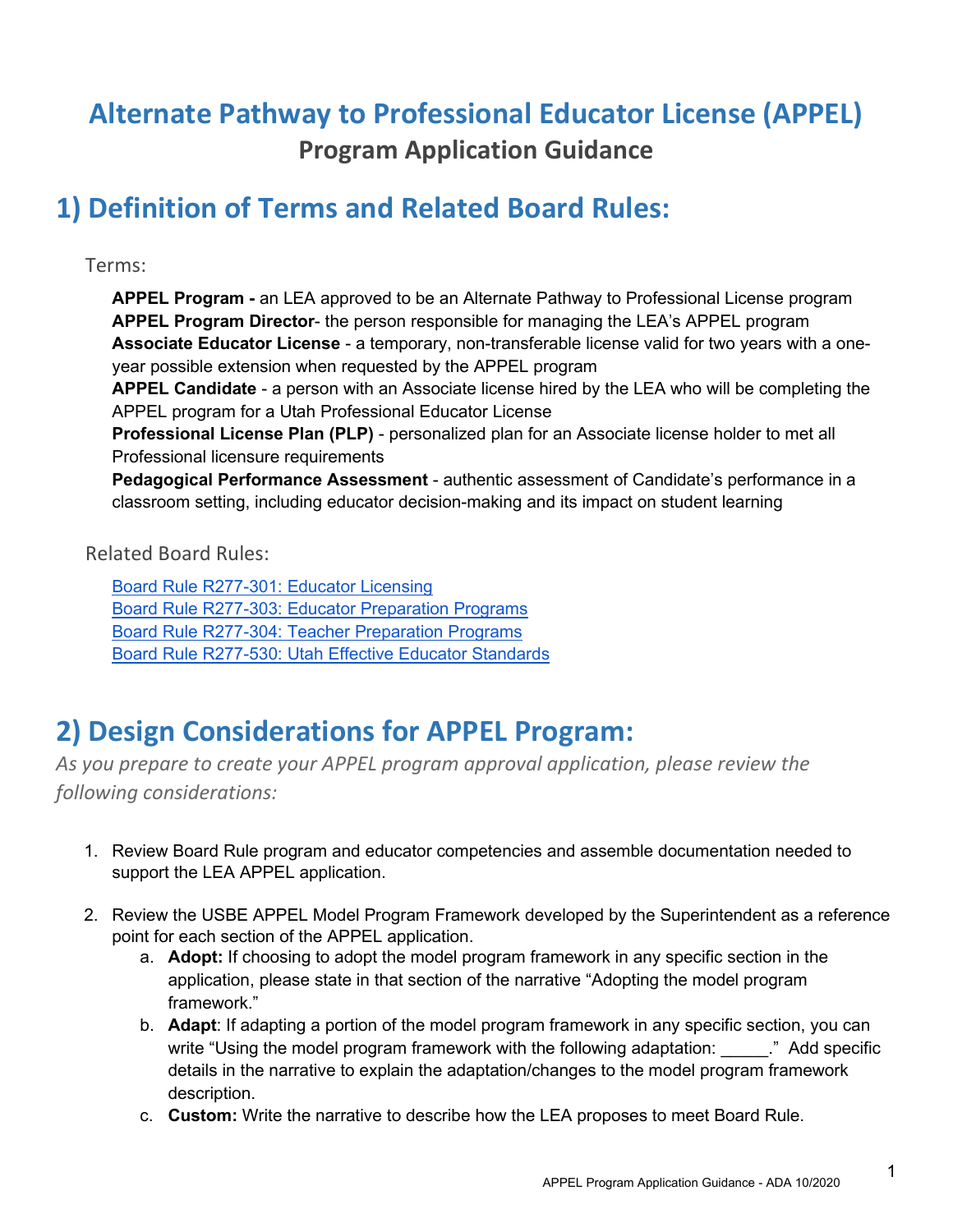- 3. Select a Board-approved Pedagogical Performance Assessment (PPA).
	- a. ETS PPAT <https://www.ets.org/ppa/test-takers/teachers/about>
	- b. Pearson edTPA <https://www.edtpa.com/>
- 4. Explore how a state university/college partnership may provide the needed content studies, methods and pedagogy studies. The higher education partner may also provide additional support in managing clinical experiences and preparing the Candidate(s) for the Pedagogical Performance Assessment (PPA).

NOTE: During the 2020/21 academic year, endorsement requirements are being refined by USBE content-specialists and refinements may impact content-studies needed by a Candidate to complete a custom Professional Learning Plan. Completing the content knowledge portion of a candidate's Professional Learning Plan may be postponed until the revised endorsement competencies are published by USBE.

5. The Superintendent accepts LEA APPEL Program Approval Application submissions any time during an academic year. Within six weeks of submission, USBE determines approval or denial of the APPEL application; if an APPEL program application does not meet the requirements of Board rule, the LEA is provided with feedback from the Superintendent with the option to resubmit the application.

## **3) Action Considerations for APPEL Program:**

*As you develop your APPEL program approval application, please review the following considerations:* 

- 1. Designate the individual who will be primarily responsible for the implementation of the LEA APPEL program who will lead the LEA APPEL program to:
	- a. Be the main point of contact to USBE for the program.
	- b. Run the program ensure the program is set up and ready to work with educators to move from an Associate to a Professional license.
	- c. Ensure personnel training is complete and monitor program personnel.
	- d. Manage the workflow of evidence and documents.
	- e. Ensure the program is implemented with fidelity over time.
- 2. Assemble an APPEL leadership team to provide support and perform needed roles, functions and responsibilities for the APPEL program to run successfully.
- 3. Provide the APPEL program a secure system to collect, track, and store each Candidate's PLP and corresponding evidence. Documentation should be retained for a minimum of 10 years as evidence of the Candidate's program completion.
- 4. Determine which job openings are available and which endorsements are needed to teach each of the classes in the job opening. The more content studies a Candidate needs to complete, the longer it takes a Candidate to complete the APPEL program.

2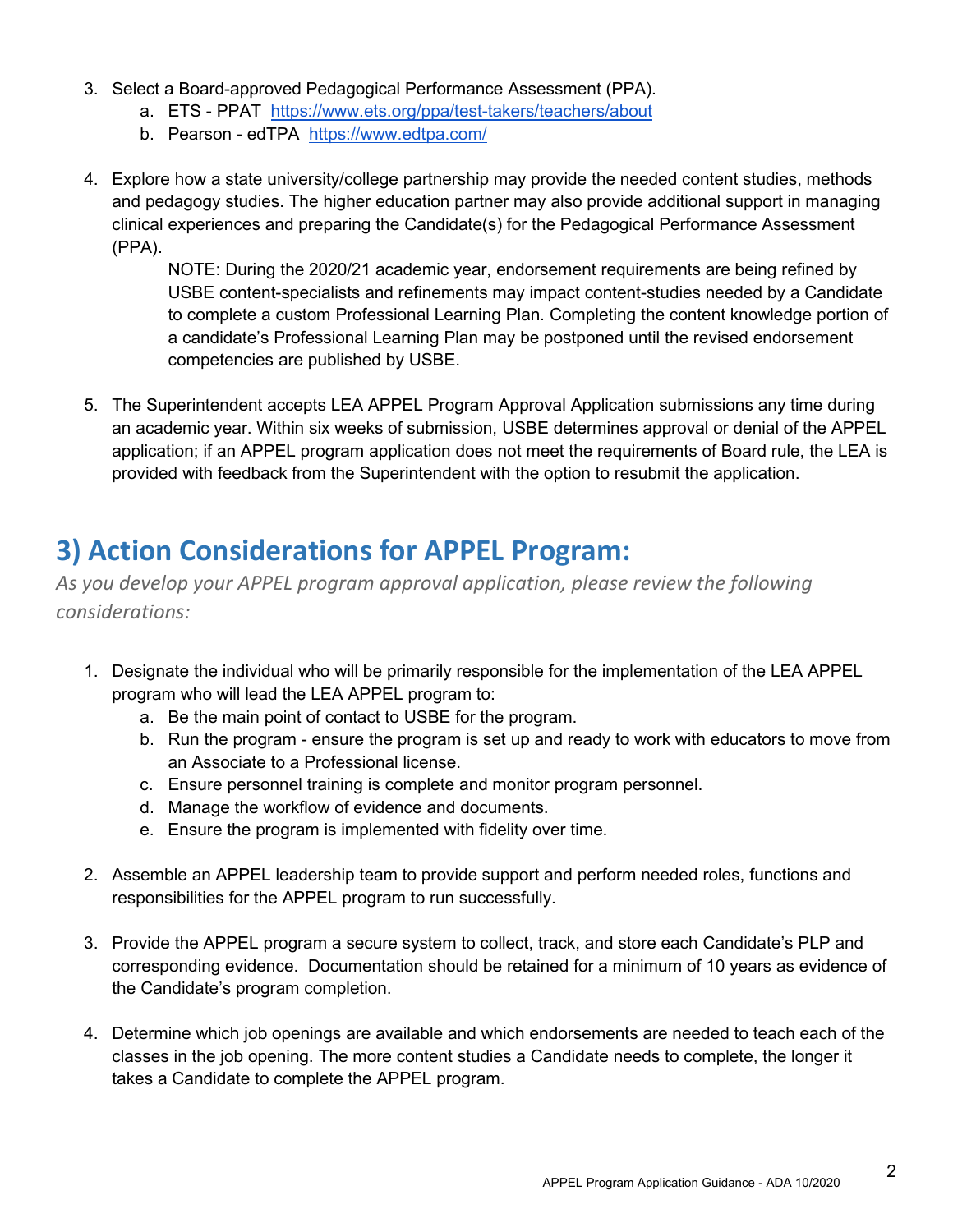- 5. As per Board rule, within 30 days of hire, the Program Director sets up a formal discussion and observation process with the Candidate in outlining the Professional License Plan and setting up mentor support within the clinical experience.
- 6. The APPEL program must create a Professional License Plan (PLP) for the Candidate within 60 days of beginning work in the classroom. The Professional License Plan is reviewed and signed off by Candidate and Program Director and other appropriate personnel.
- 7. The APPEL program must provide the required support for the Candidate to complete the PLP. The LEA ensures mentoring and support systems are in place for the Candidate's clinical experiences including preparing Candidates for the pedagogical performance assessment.
- 8. Approximately six months before the end of the Candidate's program, the Candidate will be prepared for the Pedagogical Performance Assessment and begin fulfilling the assessment as outlined by the assessment provider.
- 9. All appropriate APPEL personnel sign off on recommendation of the Candidate for professional licensure. The Program Director submits the recommendation to USBE.
- 10. Upon request, the Program Director is responsible for submitting appropriate documentation to USBE.

## **4) Fidelity Considerations for APPEL Program:**

*Once an LEA APPEL program is approved by USBE, USBE may utilize the following resources to support program fidelity:*

- 1. Upon program approval, the LEA agrees to a list of program quality assurances. (required)
- 2. USBE Monitoring
	- **APPEL Site Visits** (ad-hoc)

Site visits are utilized as deemed necessary by USBE or as designated for periodic monitoring by USBE.

**APPEL Evaluation** (if requested by Superintendent, summer) If requested: program report Potential: evaluation site visits from USBE

### **APPEL Reports** (as requested)

If the Superintendent requires a program to submit a report, USBE will provide guidelines for the APPEL program annual report by January 1 of the academic year.

If required by the Superintendent, the LEA will submit the APPEL program annual report as outlined by USBE by June 30 of the academic year.

## **APPEL License Recommendation Review** (random)

USBE will randomly desktop audit APPEL individual license recommendations to monitor program fidelity of Candidate recommendations.

### **APPEL Program Approval Renewal (at least every seven years, upon notification)**

USBE will conduct an on-site review of approved educator preparation programs including a self-study, interviews and evaluation.